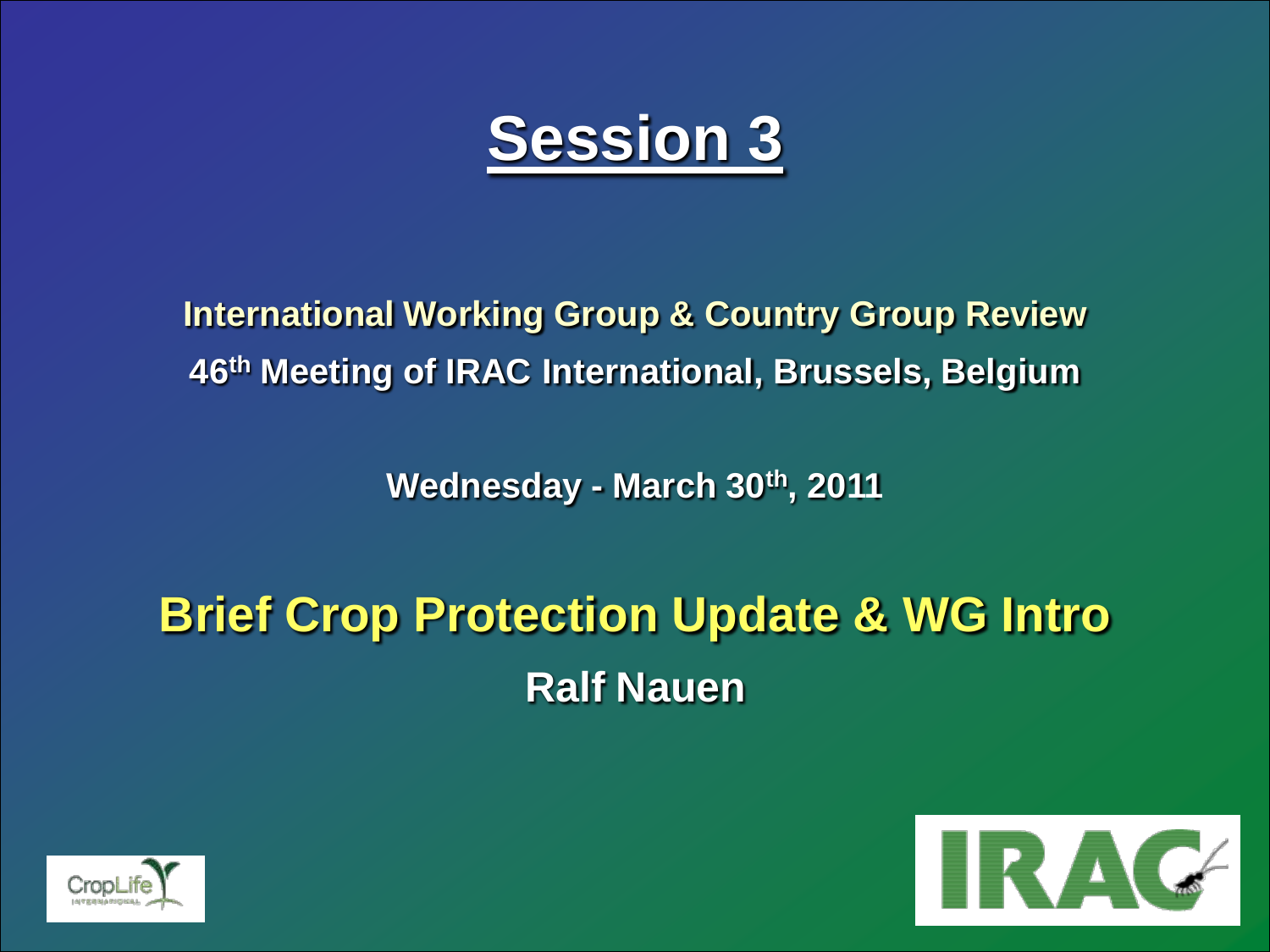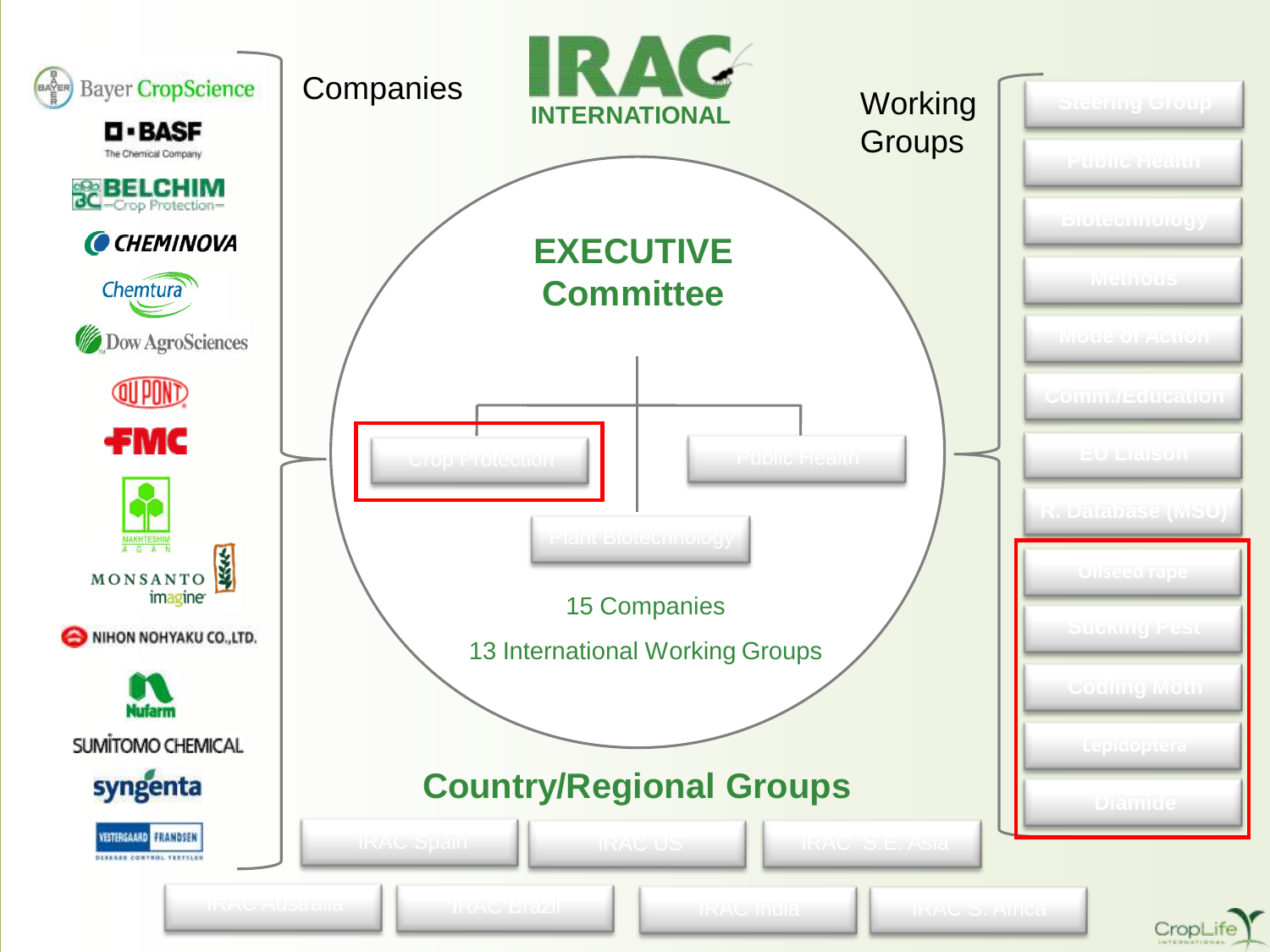

## **Oilseed rape WG**



**Insecticide Resistance Action Committee**

 **Formed in January 2007 due to pyrethroid resistance issues Renamed in 2010 to address also pests other than pollen beetles Team leader: Russell Slater (Syngenta)**

#### oilseedrape@irac-online.org

russell.slater@syngenta.com ① clonghurst@dow.com lynne.matthews@basf.com gerald.huart@ma-france.com 2 michel.sarazin@fmc.com ralf.nauen@bayer.com udo.heimbach@jki.bund.de Jean-Luc Rison@FRA.dupont.com aporter.apa@gmail.com Steve.Ellis@adas.co.uk jean-paul.genay@fr.nufarm.com

#### 11 members

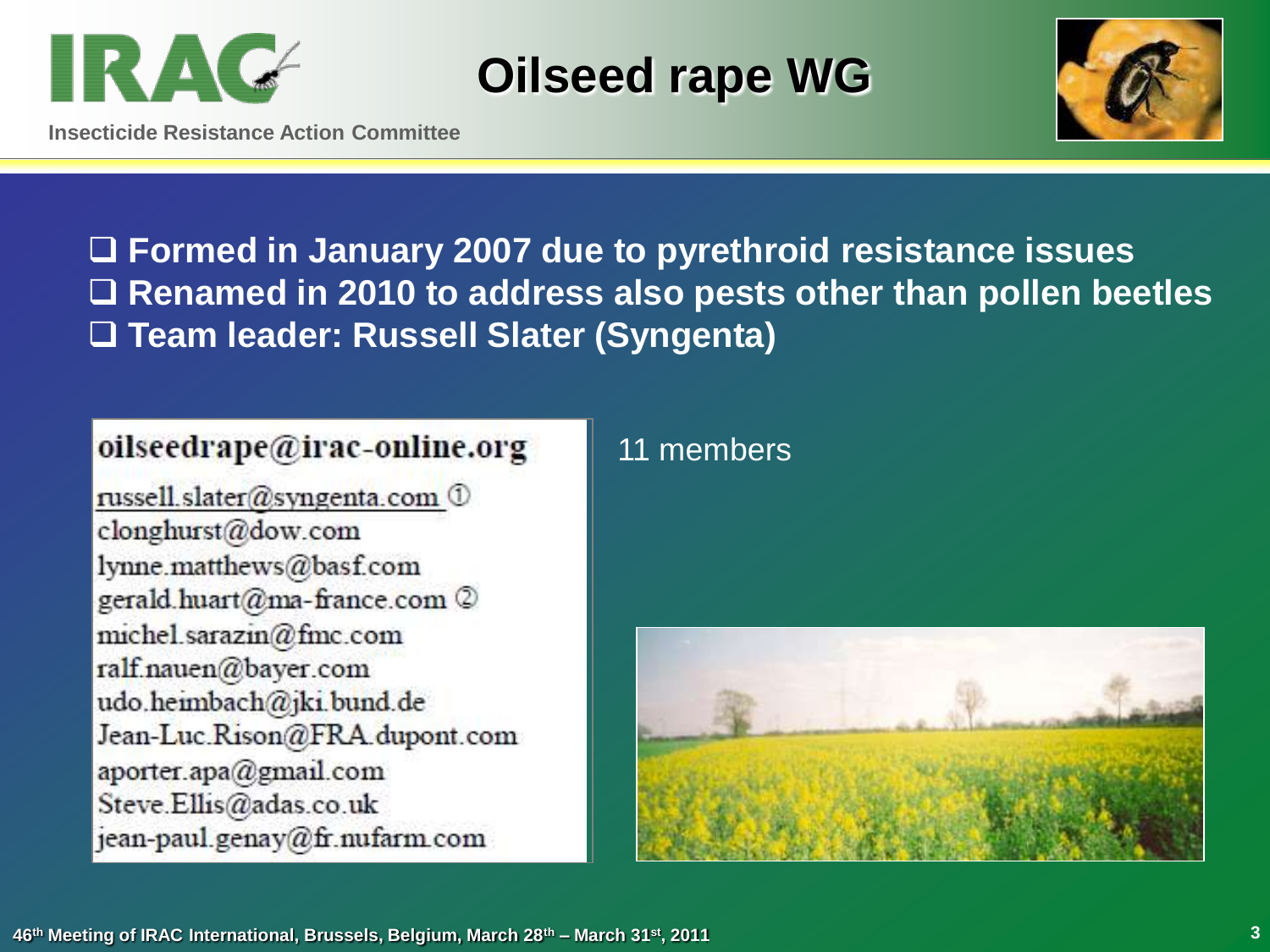

# **Extending the scope**

**Insecticide Resistance Action Committee**



| <b>Pest</b>                                         | <b>Resistance</b>        |
|-----------------------------------------------------|--------------------------|
| Cabbage stem flea beetle (Psylliodes chrysocephala) | Likely                   |
| Rape stem weevil (C. napi)                          | <b>No</b>                |
| Pollen beetle (Meligethes spp.)                     | <b>Yes</b>               |
| Cabbage seedpod weevil (C. assimilis)               | <b>No</b>                |
| Cabbage stem weevil (C. pallidactylus)              | $\overline{\mathcal{L}}$ |
| Peach-potato aphid (M. persicae)                    | Yes                      |
| Brassica pod midge (D. brassicae)                   | No                       |

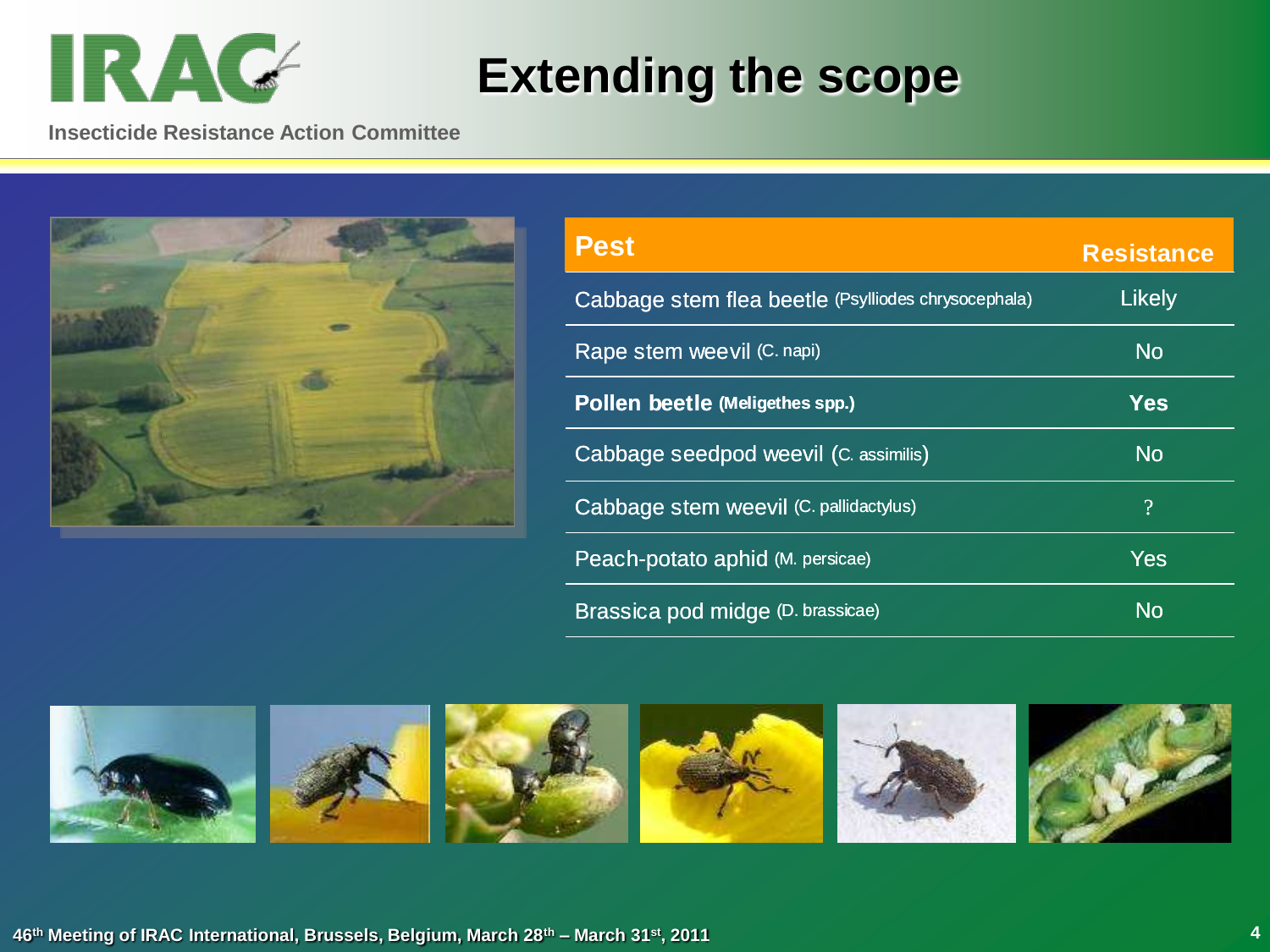

## **Sucking Pest WG**

**Insecticide Resistance Action Committee**



 **Formed in 2008 to address resistance issues in some of the most destructive sucking pests and to develop IRM guidelines**

 **In June 2009 formally merged with the Neonicotinoid WG**

 **Team leader: Jonathan Henen (MAI)**

**13 members** 

#### suckingpest@irac-online.org

jonathan.henen@ma-industries.com 1 ralf.nauen@bayer.com ② Daniel.R.Vincent@USA.dupont.com tatjana.a.sikuljak@basf.com xxx@chemtura.com stephen.skillman@syngenta.com aporter.apa@gmail.com matthias.haas@bayer.com Eric.Andersen@cheminova.com Jean-Paul.Genay@fr.nufarm.com russell.slater@syngenta.com EGomez2@dow.com jdthomas@dow.com





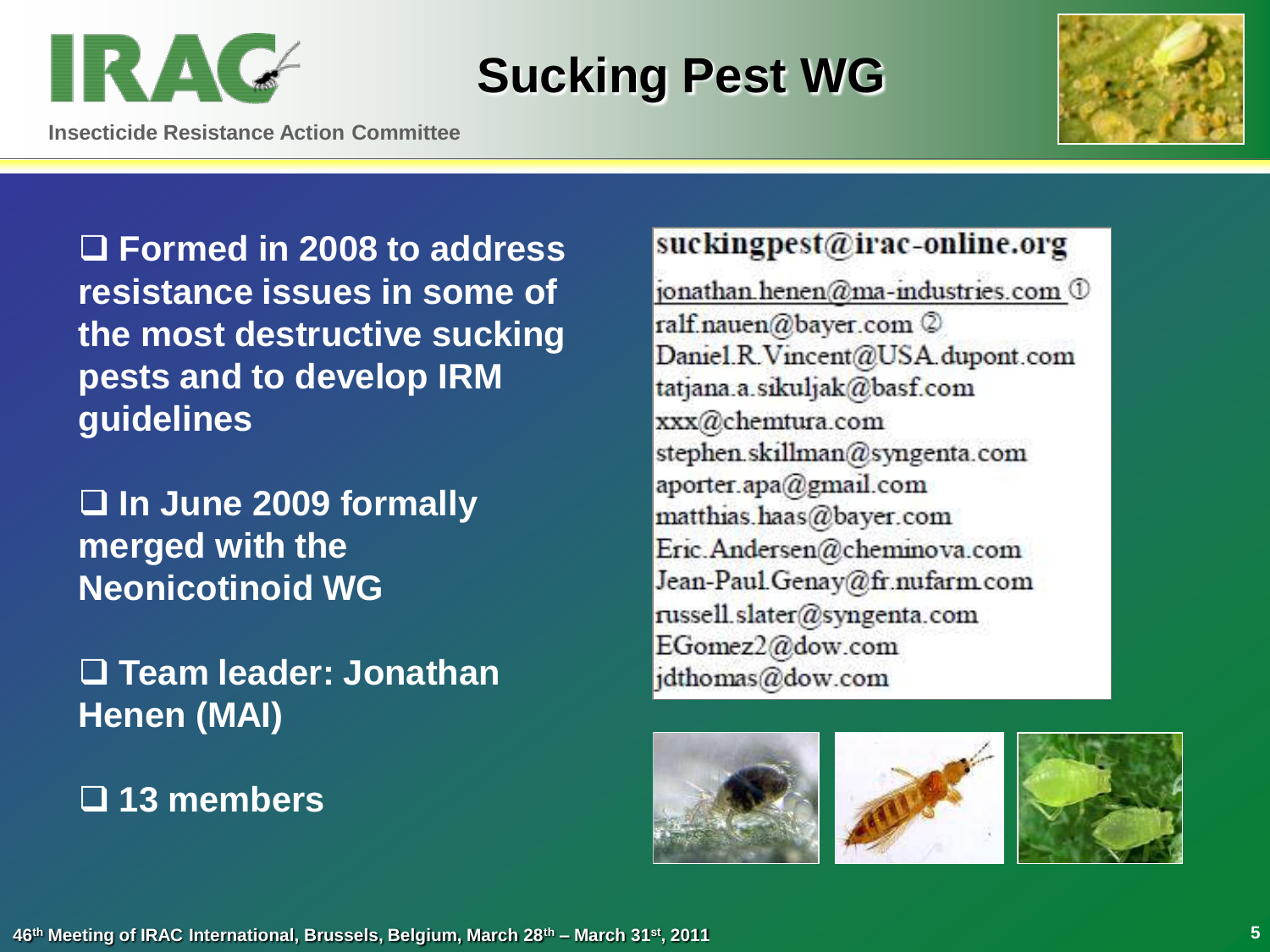

## **In focus:** *Myzus persicae*

**Insecticide Resistance Action Committee**



**46th Meeting of IRAC International, Brussels, Belgium, March 28th – March 31st, 2011 6**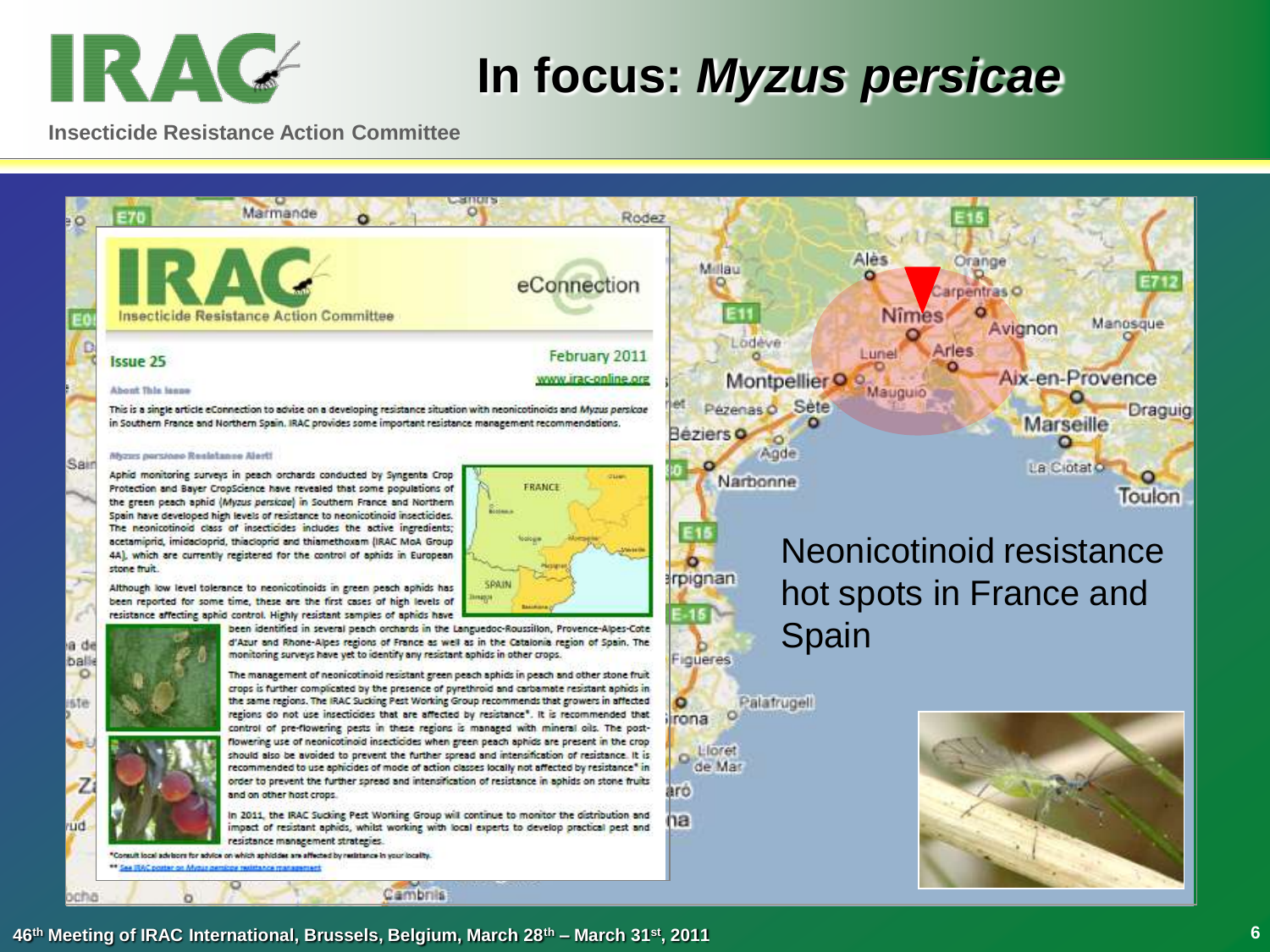

# **Codling Moth WG**





#### **One of IRAC´s most traditional WG´s**

 $\Box$  Sustainable control of codling moth in apple orchards by providing educational material, monitoring methods and proper IRM guidelines

#### **Team leader: Matthias Haas (Bayer CropScience***)*

#### codlingmoth@irac-online.org

matthias.haas@bayer.com 1 Andrea.Bassi@ita.dupont.com aporter.apa@gmail.com enriqueariso@magan.com.ar robert.senn@syngenta.com werner.heck@basf.com Eric.Andersen@cheminova.com celineR@ma-france.com JEDripps@dow.com jean-paul.genay@fr.nufarm.com HYoshida@dow.com norman.d.mckinley@usa.dupont.com 12 members *(8 members in 2008)*

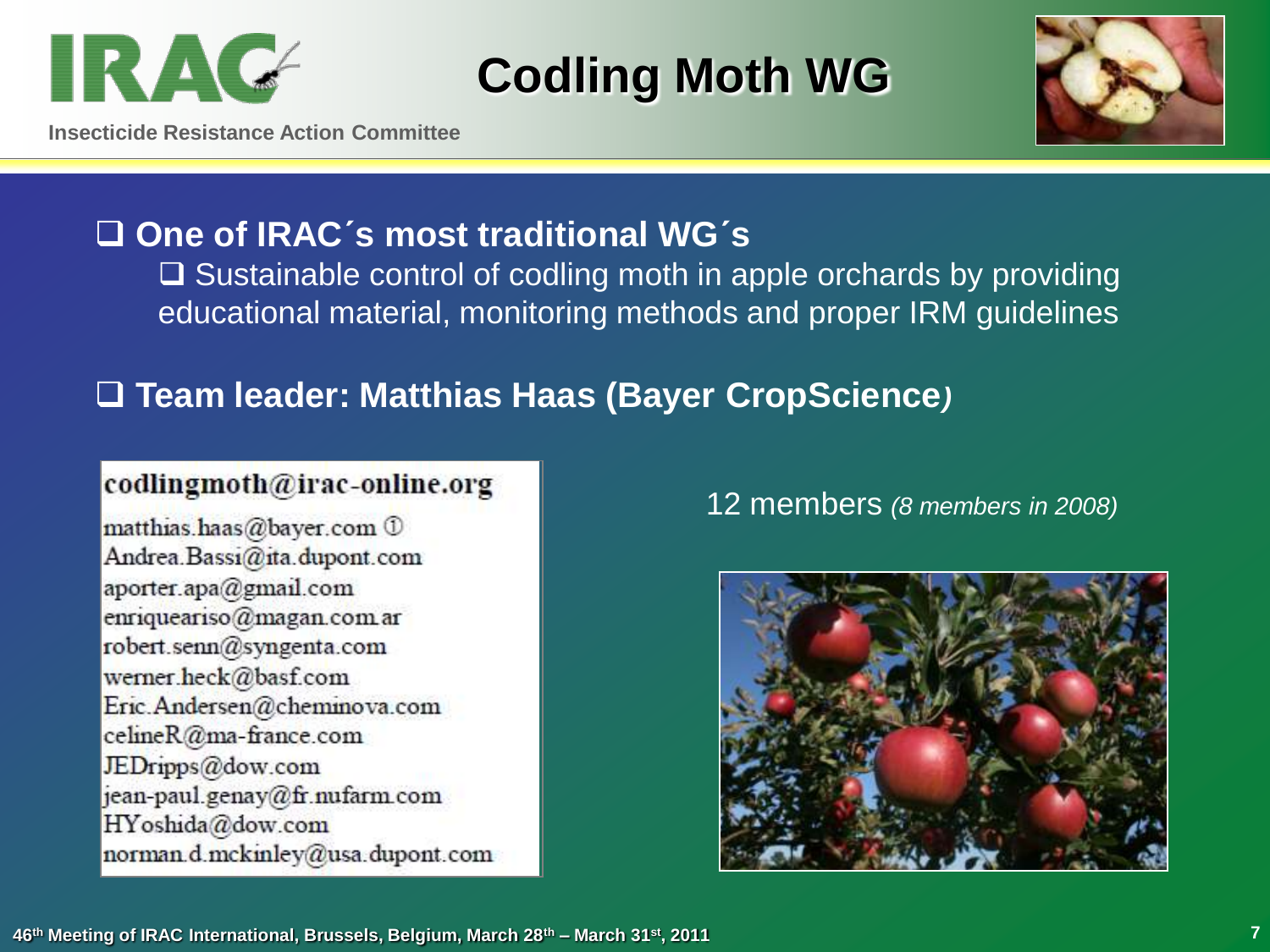

## **Lepidoptera WG**



**Insecticide Resistance Action Committee**

### **Formed in Dec 2009**

□ Lepidopteran larvae are serious pests in many agronomic cropping systems worldwide and resistance to many chemical classes of insecticides is present. The WG will provide educational and communication material as well as IRM tactics on key lepidopteran pests of global importance

### **Team leader: Sybille Lamprecht (BCS)**

#### lep@irac-online.org

sybille.lamprecht@bayer.com 1 ralf.nauen@bayer.com ② aporter.apa@gmail.com Paula.C.Marcon@usa.dupont.com Andrea.Bassi@ita.dupont.com robert.senn@syngenta.com Luis.A.Teixeira@usa.dupont.com Juan.M.Alvarez@usa.dupont.com paul.neese@basf.com



#### 8 members (4 companies)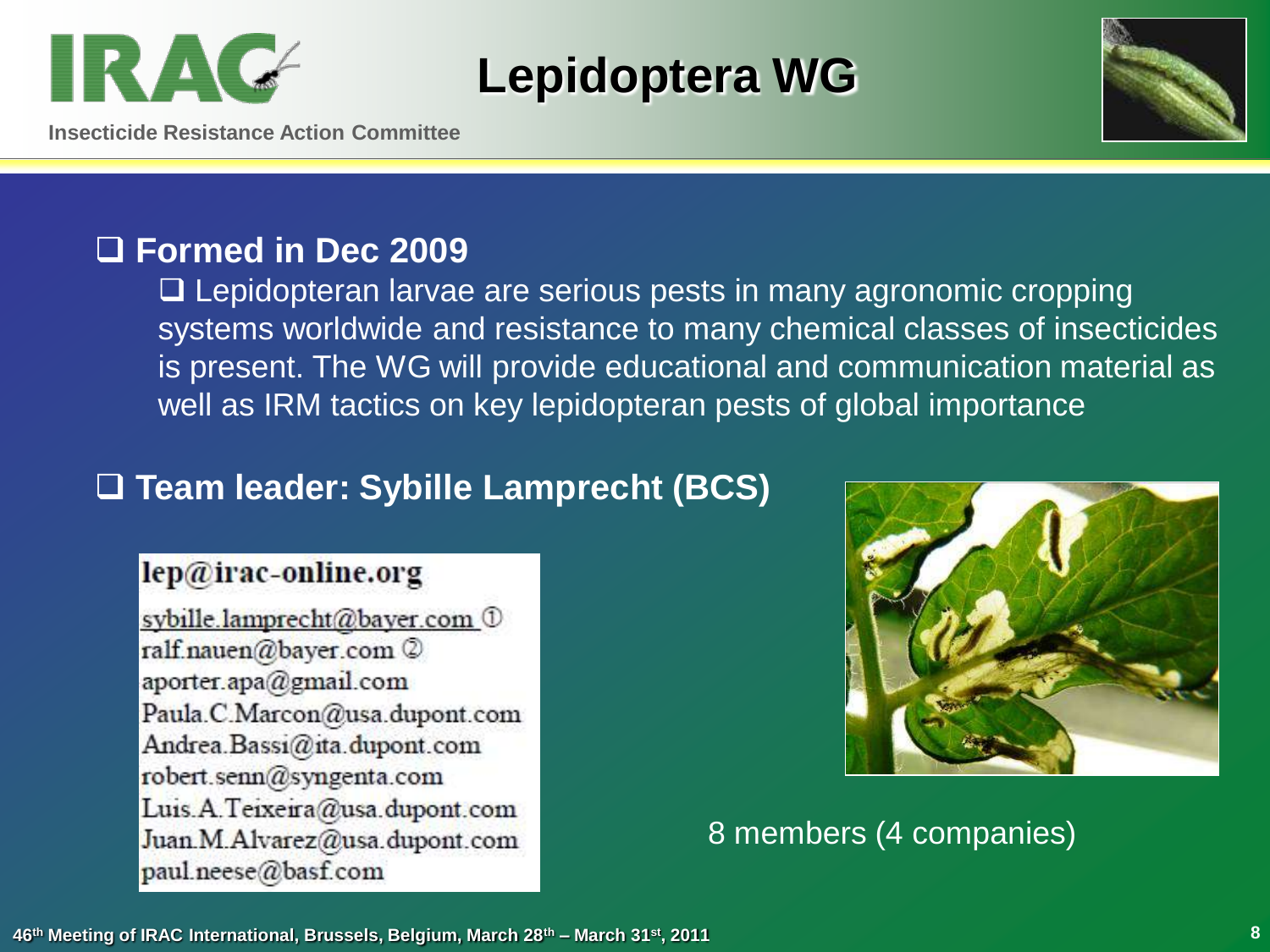**IRAC** 

### **Focus on** *Tuta absoluta*

**Insecticide Resistance Action Committee**

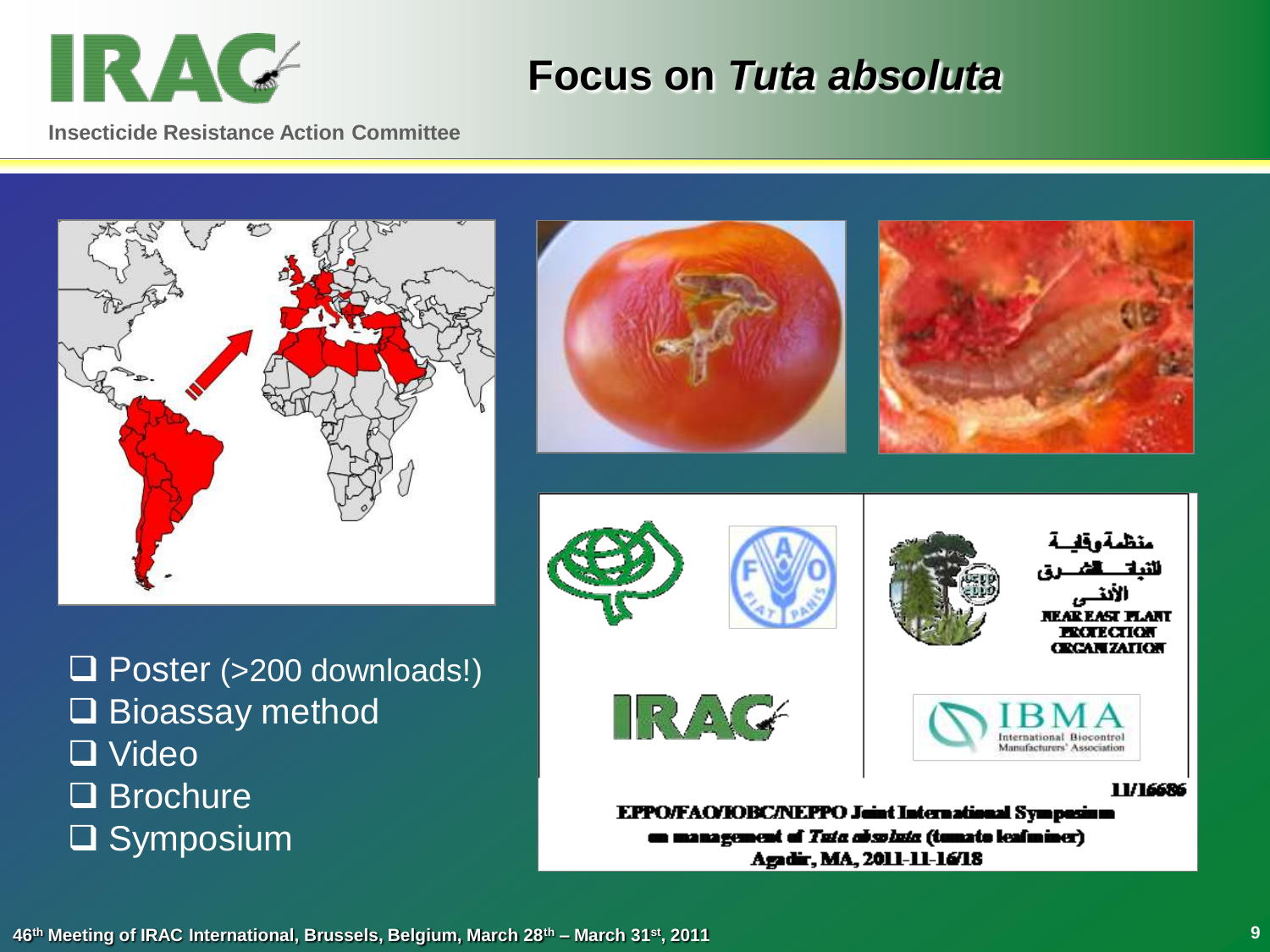

## **Diamide WG**



**Insecticide Resistance Action Committee**

### **Formed in January 2008**

□ Development of a global IRM strategy for Group 28 insecticides (ryanodine receptor modulators) *from the scratch*, thus proactively preventing (delaying) the evolution of resistance □ Since 2009 several regional and sub-teams established; very active group!

14 members

### **Team leader: Veronica Companys (BCS)**



#### diamide@irac-online.org

veronica.companys@bayer.com 1 Paula.C.Marcon@usa.dupont.com ralf.nauen@bayer.com Andrea. Bassi@ita.dupont.com russell.slater@syngenta.com john.t.andaloro-1@USA.dupont.com 2 robert.senn@syngenta.com shane.hand@bayer.com aporter.apa@gmail.com GJones@nichino-europe.com kchisholm@nichino.net nonaka-nobuyuki@nichino.co.jp Luis.A.Teixeira@usa.dupont.com Juan.M.Alvarez@usa.dupont.com